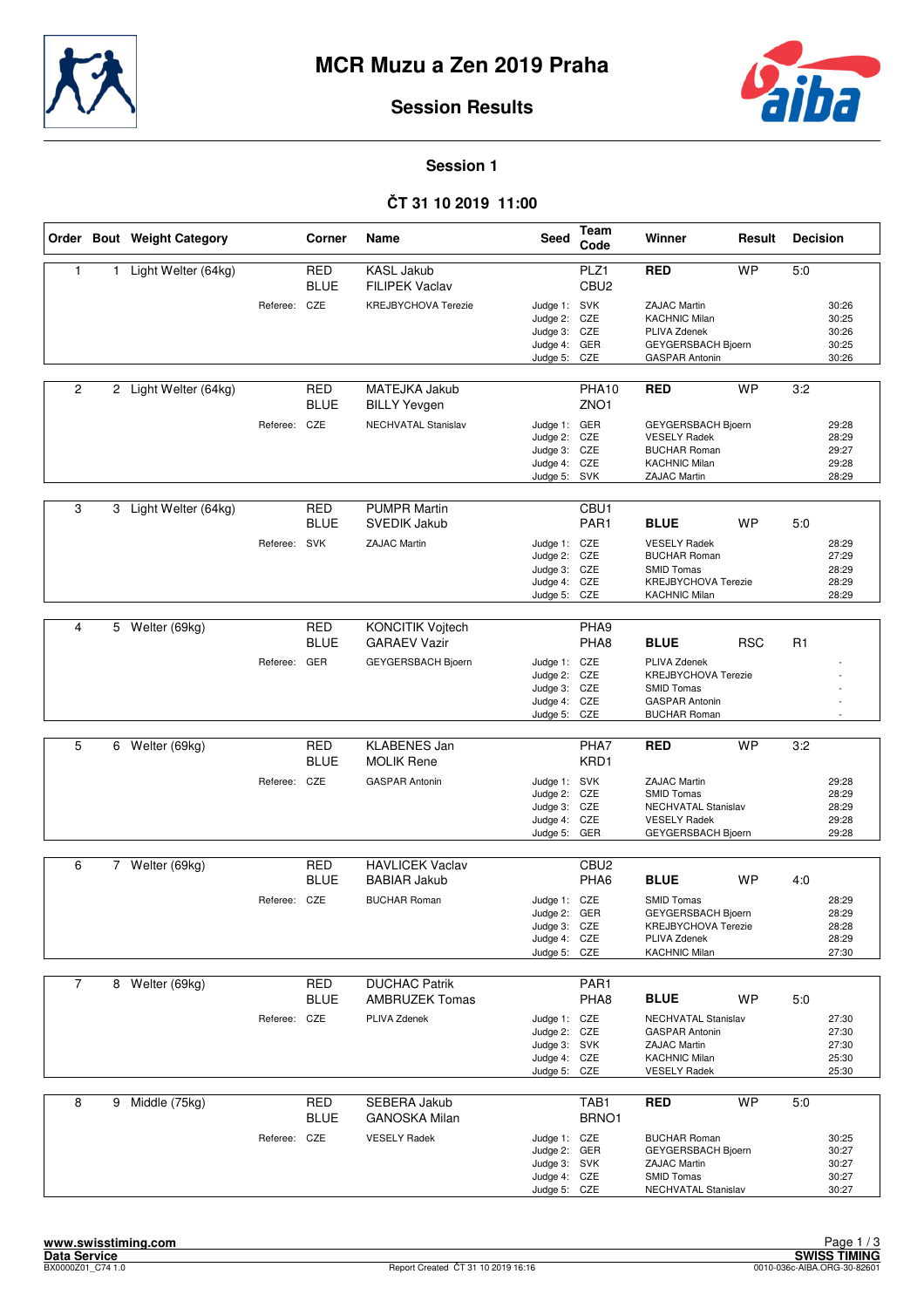



### **Session Results**

**Session 1**

# **ČT 31 10 2019 11:00**

|    |    | Order Bout Weight Category |              | Corner                    | Name                                             | <b>Seed</b>                                                                  | Team<br>Code                         | Winner                                                                                                                  | Result          | <b>Decision</b> |                                           |
|----|----|----------------------------|--------------|---------------------------|--------------------------------------------------|------------------------------------------------------------------------------|--------------------------------------|-------------------------------------------------------------------------------------------------------------------------|-----------------|-----------------|-------------------------------------------|
| 9  | 10 | Middle (75kg)              |              | <b>RED</b><br><b>BLUE</b> | <b>UHER Vitek</b><br>FILIP Adam                  |                                                                              | PHA7<br>LIB1                         | <b>BLUE</b>                                                                                                             | <b>WP</b>       | 3:2             |                                           |
|    |    |                            | Referee: CZE |                           | <b>SMID Tomas</b>                                | Judge 1: GER<br>Judge 2: SVK<br>Judge 3: CZE<br>Judge 4: CZE<br>Judge 5: CZE |                                      | GEYGERSBACH Bjoern<br><b>ZAJAC Martin</b><br><b>BUCHAR Roman</b><br>NECHVATAL Stanislav<br>PLIVA Zdenek                 |                 |                 | 29:28<br>28:29<br>28:29<br>29:28<br>28:29 |
| 10 |    | 4 Light Welter (64kg)      |              | <b>RED</b><br><b>BLUE</b> | <b>TEPLY Erik</b><br>KAFKA Jan                   |                                                                              | TRE1<br>PLZ <sub>1</sub>             | <b>RED</b>                                                                                                              | <b>RSC</b>      | R3              |                                           |
|    |    |                            | Referee: CZE |                           | <b>KACHNIC Milan</b>                             | Judge 1: CZE<br>Judge 2: GER<br>Judge 3: CZE<br>Judge 4: SVK<br>Judge 5: CZE |                                      | <b>BUCHAR Roman</b><br>GEYGERSBACH Bjoern<br><b>KREJBYCHOVA Terezie</b><br><b>ZAJAC Martin</b><br><b>GASPAR Antonin</b> |                 |                 | 19:18<br>19:18<br>20:17<br>20:18<br>20:17 |
| 11 | 11 | Middle (75kg)              |              | <b>RED</b>                | <b>HVEZDA Pavel</b><br><b>CHOLINSKY Kristian</b> |                                                                              | PAR <sub>2</sub><br>PLZ1             | <b>BLUE</b>                                                                                                             |                 | 4:0             |                                           |
|    |    |                            | Referee: CZE | BLUE                      | NECHVATAL Stanislav                              | Judge 1: CZE<br>Judge 2: CZE<br>Judge 3: CZE<br>Judge 4: SVK<br>Judge 5: GER |                                      | PLIVA Zdenek<br><b>GASPAR Antonin</b><br><b>SMID Tomas</b><br><b>ZAJAC Martin</b><br>GEYGERSBACH Bjoern                 | WP              |                 | 26:30<br>26:30<br>26:30<br>26:30<br>28:28 |
| 12 |    | 12 Middle (75kg)           |              | <b>RED</b>                | RIHA Matej                                       |                                                                              | PAR1                                 | <b>RED</b>                                                                                                              | <b>WP</b>       | 4:0             |                                           |
|    |    |                            | Referee: CZE | <b>BLUE</b>               | <b>KREN Matias</b><br>KREJBYCHOVA Terezie        | Judge 1: CZE<br>Judge 2: CZE<br>Judge 3: CZE<br>Judge 4: CZE<br>Judge 5: CZE | PHA4                                 | <b>SMID Tomas</b><br>NECHVATAL Stanislav<br><b>GASPAR Antonin</b><br>PLIVA Zdenek<br><b>KACHNIC Milan</b>               |                 |                 | 29:28<br>28:27<br>29:28<br>28:28<br>29:28 |
|    |    |                            |              |                           |                                                  |                                                                              |                                      |                                                                                                                         |                 |                 |                                           |
| 13 | 13 | Middle (75kg)              |              | <b>RED</b><br><b>BLUE</b> | <b>TYITYIS Tomas</b><br><b>FALAT Jan</b>         |                                                                              | POD <sub>1</sub><br>LIT <sub>1</sub> | <b>RED</b>                                                                                                              | <b>WP</b>       | 4:1             |                                           |
|    |    |                            | Referee: CZE |                           | <b>BUCHAR Roman</b>                              | Judge 1: CZE<br>Judge 2: GER<br>Judge 3: SVK<br>Judge 4: CZE<br>Judge 5: CZE |                                      | <b>VESELY Radek</b><br>GEYGERSBACH Bjoern<br><b>ZAJAC Martin</b><br>NECHVATAL Stanislav<br><b>SMID Tomas</b>            |                 |                 | 30:27<br>28:29<br>30:27<br>29:28<br>30:26 |
| 14 |    | 14 Light Heavy (81kg)      |              | <b>RED</b>                | <b>MAKOVEC Ales</b>                              |                                                                              | TAB1                                 |                                                                                                                         |                 |                 |                                           |
|    |    |                            |              | <b>BLUE</b>               | <b>KVEREK Vojtech</b>                            |                                                                              | PAR1                                 | <b>BLUE</b>                                                                                                             | <b>WP</b>       | 4:1             |                                           |
|    |    |                            | Referee: CZE |                           | <b>GASPAR Antonin</b>                            | Judge 1: CZE<br>Judge 2: CZE<br>Judge 3: CZE<br>Judge 4: CZE<br>Judge 5: SVK |                                      | <b>SMID Tomas</b><br>PLIVA Zdenek<br><b>KACHNIC Milan</b><br>NECHVATAL Stanislav<br>ZAJAC Martin                        |                 |                 | 28:29<br>28:29<br>28:29<br>28:29<br>29:28 |
| 15 | 15 | Light Heavy (81kg)         |              | <b>RED</b><br><b>BLUE</b> | <b>BEZVODA Tomas</b><br>SARHATYAN Hrayr          |                                                                              | ZNO1<br>PHA9                         | <b>RED</b>                                                                                                              | $\overline{KO}$ | R <sub>1</sub>  |                                           |
|    |    |                            | Referee: CZE |                           | <b>VESELY Radek</b>                              | Judge 1: CZE<br>Judge 2: CZE<br>Judge 3: GER<br>Judge 4: CZE<br>Judge 5:     | CZE                                  | <b>KREJBYCHOVA Terezie</b><br><b>SMID Tomas</b><br>GEYGERSBACH Bjoern<br>PLIVA Zdenek<br><b>KACHNIC Milan</b>           |                 |                 |                                           |
| 16 |    | 16 Light Heavy (81kg)      |              | RED<br><b>BLUE</b>        | <b>BALIAR Nino</b><br><b>JURACEK Matus</b>       |                                                                              | HKR1<br>PHA <sub>2</sub>             | <b>BLUE</b>                                                                                                             | <b>WP</b>       | 5:0             |                                           |
|    |    |                            | Referee: SVK |                           | <b>ZAJAC Martin</b>                              | Judge 1: CZE<br>Judge 2: GER<br>Judge 3: CZE<br>Judge 4: CZE<br>Judge 5: CZE |                                      | SMID Tomas<br>GEYGERSBACH Bjoern<br>NECHVATAL Stanislav<br><b>KACHNIC Milan</b><br><b>GASPAR Antonin</b>                |                 |                 | 27:30<br>27:30<br>27:30<br>27:30<br>27:30 |